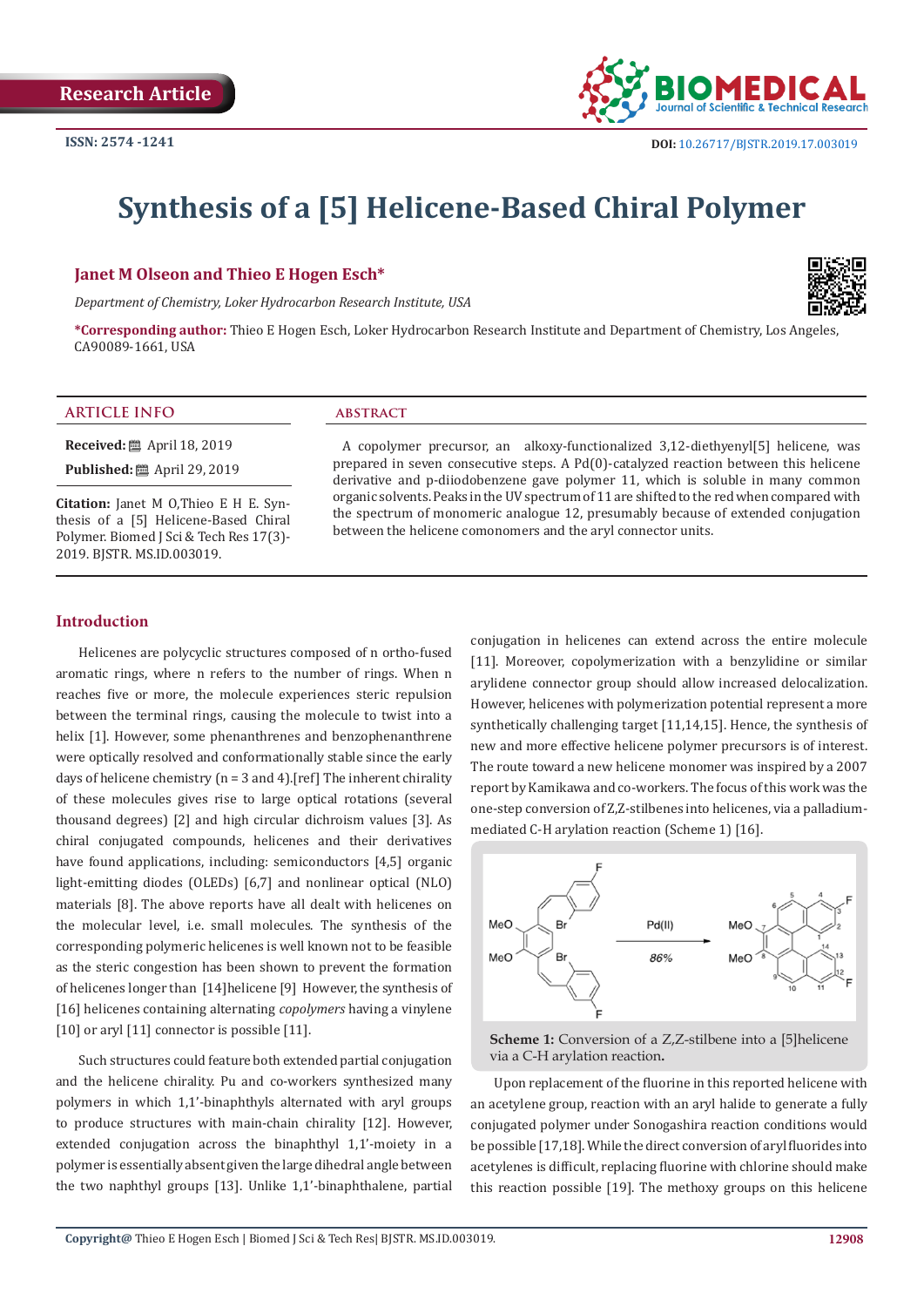offer another opportunity for modification. Although weaker than for angular or planar pPolymers, π-π interactions in helicenes render polymers insoluble in the common organic solvents used for processing and characterization. This can be addressed by including solubilizing groups, such as long alkyl chains [20]. Cleavage of the methyl ether, followed by alkylation with a longer chain will help to ensure that the resulting polymer will stay dissolved during its polymerization and subsequent processing, if needed. Additionally, the methoxy functional group serves as an electron-donor (D). The general D-π-A (where π is a conjugated linker, and A is an electronacceptor) structure has been determined to be effective in NLO polymers [21] and is also desirable for modification of electronic properties through tuning of the band gap [22].

An aryl group functionalized with A groups and then polymerized with a D-containing helicene could give an extended structure of these D-π-A units. Here we report our route toward helicene derivative 1. However, the racemization barrier for [5] helicene (24.1 kcal/mol at 27 °C) [23] is low enough that it racemizes at room temperature within a few hours [24]. Because of this, the synthesis of a [5] helicene-based chiral (but not necessarily configurationally stable) polymer is not the main objective, but rather, a demonstration of a viable synthetic route.

## **Experimental Section**

All reactions, unless otherwise noted, were conducted using commercially available solvents and reagents as received, without additional purification, in ordinary glassware under an inert argon atmosphere. Veratrole and TEA were distilled after being stirred over  $\overline{\text{caH}}_{2}$  for several hours. Dry solvents, such as: DCM, DMF, and THF were obtained from a DriSolv® bottle. 1H and 13C NMR spectra were recorded on Mercury 400 or Varian 400-MR  $(400 \text{ MHz})$  NMR spectrometers, using residual <sup>1</sup>H or <sup>13</sup>C signals of deuterated solvents as internal reference standards. Reactions were monitored by TLC carried out on 0.200 mm analytical layer Baker-flex® plates using UV light (254 nm) as the visualizing agent. Silica gel (60 Å, 40-63 μm; Alfa Aesar) was used as a sorbent for flash column chromatography.

# *2,3-Dimethoxy-1,4-dicarbaldehyde* **(5)**

TMEDA (37.5 ml, .250 mol) was added to a solution of veratrole (6.37 ml, .0500 mol) in diethyl ether (DEE) (250 ml) [3]. The reaction mixture was cooled to -78 °C, and n-butyllithium 2.5 M in hexanes (100 ml, .250 mol) was added over 10 min. The solution was allowed to warm to rt, heated to reflux, and allowed to stir for 16 h. The solution was then cooled to -78 °C for the addition of DMF (19.3 mL, 0.250 mol), followed by warming to rt and stirring for 4 h. Finally, the 200 ml of water was added, followed by the addition of 3 M HCl to neutralize the solution. The organic layer was separated, and the aqueous layer was extracted using three 500 ml portions of DEE. The combined organic layers were washed with saturated aqueous NaHCO<sub>3</sub>, water, and brine, followed by drying over Na<sub>2</sub>SO<sub>4</sub> and concentration under reduced pressure. Purification by flash

column chromatography using 25% EtOAc/hexanes as eluent, followed by recrystallization from 10% toluene/hexanes afforded a pale yellow solid (3.31 g, 34%). TLC: 25% EtOAc/hexanes, Rf  $\approx$ 0.5. Mp 98-100 °C. <sup>1</sup> H NMR (400 MHz, CDCl3) δ 10.44 (s, 2H), 7.62  $(S, 2H)$ , 4.05  $(S, 6H)$ . 13C NMR (101 MHz, CDCl<sub>3</sub>)  $\delta$  189.37, 156.79, 134.36, 122.98, 62.61.

# *2-Bromo-5-chlorobenzyl)triphenylphosphonium bromide (3)*

1-Bromo-2-(bromomethyl)-4-chloro-benzene (2.50 g, 8.79 mmol) and triphenylphosphine (2.31 g, 8.79 mmol) were brought up in DMF (9 ml) and allowed to stir at reflux for 3 h.1,2 The mixture was allowed to cool to rt and filtered to collect the product, which was washed with cold toluene, followed by cold hexanes. The product was obtained as a colorless solid (4.73 g, 98%). Mp > 250 °C. <sup>1</sup>H NMR (400 MHz, CDCl<sub>3</sub>) δ 7.85 – 7.50 (m, 15H), 7.47 (q, *J* = 2.6 Hz, 1H), 7.30 (d, *J* = 8.5 Hz, 1H), 7.11 (dt, *J* = 8.8, 2.6 Hz, 1H), 5.83 (d, *J* = 15.0 Hz, 2H). <sup>13</sup>C NMR (101 MHz, CDCl3)  $\delta$  135.39 (d, *J*<sub>PC</sub> = 3.1 Hz), 134.53 (d, *J*<sub>PC</sub> = 10.0 Hz), 133.95 (d, *J*<sub>PC</sub> = 3.4 Hz), 133.04 (d, *J*<sub>PC</sub> = 4.9 Hz), 130.44 (d, *J*<sub>PC</sub> = 12.8 Hz), 129.95 (d, *J*<sub>PC</sub> = 8.8 Hz), 125.18 (d, *J*<sub>PC</sub> = 6.7 Hz), 117.50 (d, *J*<sub>PC</sub> = 86.0 Hz), 31.17 (d, *J*<sub>PC</sub> = 48.6 Hz) (two peaks are not resolved).

# *1,4-Bis[(1Z)-2-(2-bromo-5-chlorophenyl)ethenyl]-2,3 dimethoxybenzene (6)*

A solution of 5 (1.06 g, 5.45 mmol) and 3 (6.56 g, 12.0 mmol) in THF (44 ml) was cooled to 0 °C [4]. Potassium *tert*-butoxide (1.46 g, 12.4 mmol) dissolved in water (4.4 ml) was added, dropwise, followed by warming to rt and stirring for 30 min. The resulting mixture was partitioned between EtOAc and water and extracted with EtOAc. The combined organic layers were washed with brine, dried over  $\text{Na}_2\text{SO}_4$ , and concentrated under reduced pressure. Purification by flash column chromatography using 10% EtOAc/ hexanes as eluent, followed by recrystallization from 10% toluene/ hexanes afforded a colorless solid (2.10 g, 68%). TLC: 14% EtOAc/ Hexanes, R<sub>f</sub> ≈ 0.7. Mp 114-116 °C. <sup>1</sup>H NMR (400 MHz, CDCl3)  $\delta$  7.47 (d, *J* = 8.5 Hz, 2H), 7.10 (d, *J* = 2.6 Hz, 2H), 7.02 (ddd, *J* = 8.6, 2.6, 0.6 Hz, 2H), 6.82 (d, *J* = 12.1 Hz, 2H), 6.58 (d, *J* = 12.0 Hz, 2H), 6.50 (s, 2H), 3.84 (s, 6H). 13C NMR (101 MHz, CDCl<sub>3</sub>) ծ 151.62, 139.51, 133.83, 133.04, 130.35, 130.33, 129.16, 128.78, 127.38, 124.37, 121.73, 61.07.

# *8,13-Dichloro-3,4-dimethoxydibenzo[c, g]phenanthrene (7)*

Pd(OAc)<sub>2</sub> (78.7 mg, 0.351 mmol), K<sub>2</sub>CO<sub>3</sub> (0.972 g, 7.03 mmol),  $\text{Ag}_{2}\text{CO}_{3}$  (0.485 g, 1.76 mmol), PCy<sub>3</sub>·HBF<sub>4</sub> (0.277 g, 0.703 mmol), and 2.96 (2.00 g, 3.51 mmol) were brought up in DMA (66.8 ml) and allowed to stir at 120 °C for 16 h [4]. Upon completion, the solution was cooled to rt and filtered through a pad of Celite to remove insoluble salts. The filtrate was concentrated under reduced pressure and purified by flash column chromatography using 20% DCM/hexanes as eluent to afford a pale yellow solid (0.900 g, 63%).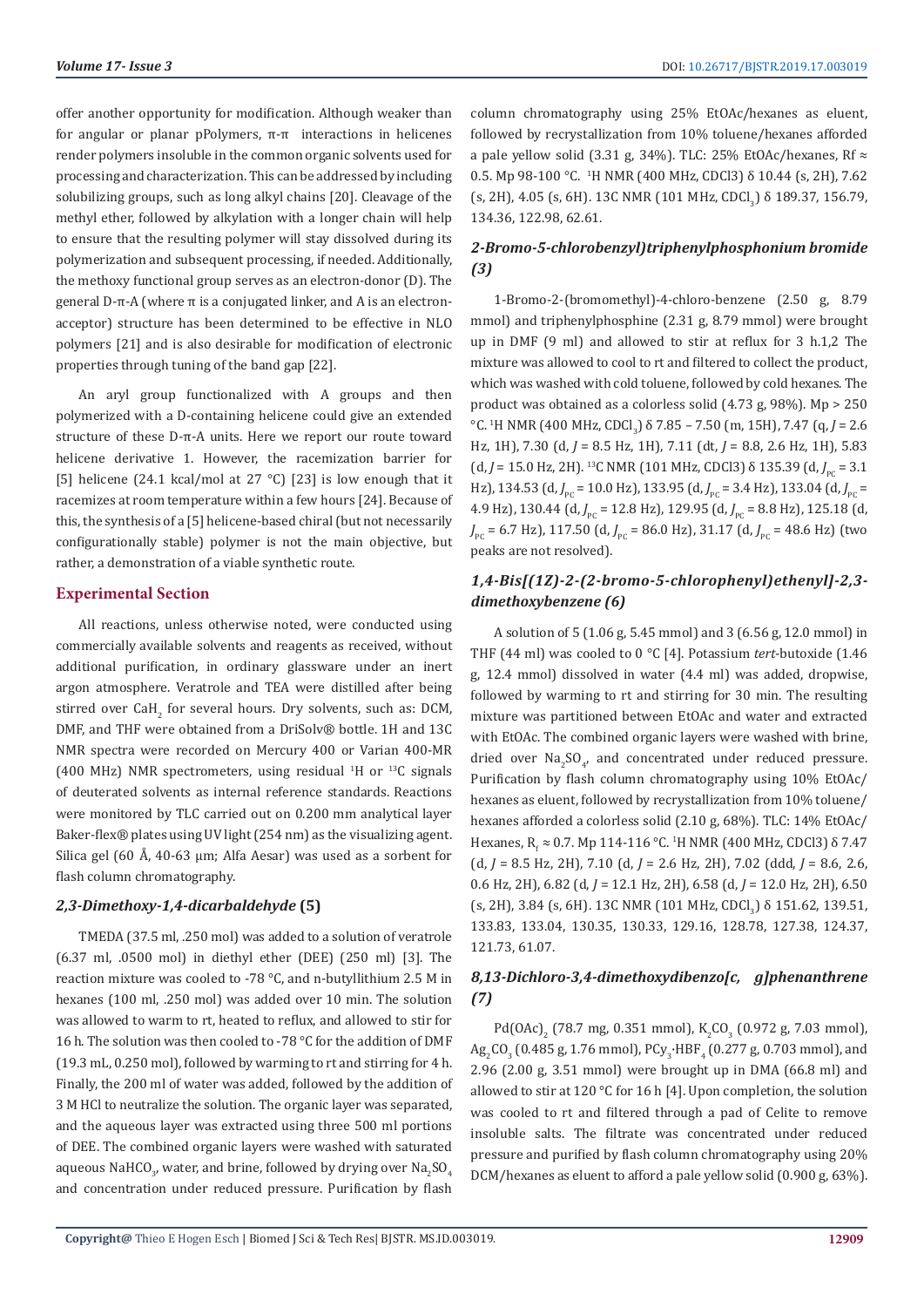TLC: 75% DCM/hexanes,  $R_f \approx 0.7$ . Mp 231-233 °C. TH NMR (400) MHz, CDCl<sub>3</sub>) δ 8.31 (d, J = 8.8 Hz, 2H), 8.27 (d, J = 9.2 Hz, 2H), 7.92 (d,  $J = 2.1$  Hz, 2H), 7.86 (d, J = 8.9 Hz, 2H), 7.21 (dd, J = 9.0, 2.3 Hz, 2H), 4.13 (s, 6H). 13C NMR (101 MHz, CDCl3) δ 145.32, 133.21, 131.76, 130.39, 128.98, 128.72, 126.97, 126.82, 125.40, 124.15, 121.24, 61.32.

# *8,13-Dichlorodibenzo[c,g]phenanthrene-3,4-diol (8)*

A solution of 2.107 (0.603 g, 1.48 mmol) in DCM (16 ml) was cooled to -78 °C for dropwise addition of  $1.0$  M  $\rm{BBr}_3$  in DCM (3.7 ml, 3.70 mmol) [5,6]. After 30 min, the reaction was allowed to warm to rt and stirred for 16 h. The mixture was then cooled to 0 °C and quenched with water, followed by extraction of the aqueous layer with DCM. The combined organic layers were washed with brine, dried over  $\text{Na}_2\text{SO}_4$ , and concentrated under reduced pressure. Purification by flash column chromatography using 20% hexanes/ DCM as eluent afforded a red solid (0.320 g, 57%). TLC: 33% hexanes/DCM,  $R_f \approx 0.5$ . Mp > 250 °C. 1H NMR (400 MHz, CDCl<sub>3</sub>)  $\delta$ 8.20 (d, *J* = 8.4 Hz, 2H), 7.98 - 7.90 (m, 4H), 7.40 – 7.28 (m, 4H). 13C NMR (101 MHz, CDCl3) δ 182.73, 138.35, 137.16, 135.86, 130.22, 129.57, 128.80, 128.50, 127.67, 127.63, 124.91.

# *8,13-Dichloro-3,4-bis[(2-ethylhexyl)oxy]dibenzo[c,g] phenanthrene (9)*

To a solution of 8 (0.228g, 0.601 mmol),  $K_2CO_3$  (0.498 g, 3.61 mmol), and dibenzo-18-crown-6 (0.0220 g, 0.0601 mmol) in DMF (4 ml), 2-ethylhexyl bromide (0.640 ml, 4.81 mmol) was added [7]. The reaction was heated to 90 °C and allowed to stir for 48 h. The resulting mixture was cooled to rt and partitioned between DCM and water, followed by extraction of the aqueous layer with DCM. The combined organic layers were washed with brine, dried over  $\text{Na}_2 \text{SO}_4$ , and concentrated under reduced pressure. Purification by flash column chromatography using 4% DCM/hexanes afforded a yellow oil (0.139 g, 38%). TLC: 9% DCM/hexanes, Rf ≈ 0.5. 1H NMR (400 MHz, CDCl3) δ 8.34 (d, *J* = 8.9 Hz, 2H), 8.28 (d, *J* = 9.0 Hz, 2H), 7.92 (d, *J* = 2.2 Hz, 2H), 7.86 (d, *J* = 8.8 Hz, 2H), 7.21 (dd, *J* = 9.0, 2.2 Hz, 2H), 4.31 (m, 2H), 3.98 (m, 2H), 1.92 m, 2H), 1.83 – 1.48 (m, 8H), 1.48 – 1.30 (m, 8H), 1.03 (td, *J* = 7.5, 2.1 Hz, 6H), 0.95 (dt, *J* = 6.6, 3.3 Hz, 6H). <sup>13</sup>C NMR (101 MHz, CDCl<sub>3</sub>)  $\delta$  144.86, 133.12, 131.60, 130.43, 129.13, 129.03, 126.79, 126.79, 125.32, 124.01, 121.42, 76.97, 40.85, 30.66, 29.31, 24.07, 23.30, 14.28, 11.38.

# *3,4-Bis[(2-ethylhexyl)oxy]-8,13-bis(triisopropylsilylethynyl)dibenzo[c,g]-phenanthrene (10)*

To a flask containing  $[{\rm PdCl}_2({\rm CH}_3{\rm CN})_2]$  (13.7 mg, 0.0524 mmol),  $XPhos$  (0.153 g, 0.314 mmol), and  $Cs<sub>2</sub>CO<sub>3</sub>$  (2.22 g, 6.81 mmol) was added a solution of 9 (0.791 g, 1.31 mmol) in anhydrous 1,4-dioxane (5.2 ml) [8]. The suspension was allowed to stir at rt for 25 min prior to the addition of (triisopropylsilyl)acetylene (1.22 ml, 5.24 mmol). The mixture was heated to 90 °C and allowed to stir for 16 h. After cooling to rt, the reaction was diluted with water

and extracted with DEE. The combined organic layers were washed with brine, dried over  $\text{Na}_2\text{SO}_4$  and concentrated under reduced pressure. Purification by flash column chromatography using 20% hexanes/DCM as eluent afforded a yellow oil (0.940g, 80%). TLC: 10% DCM/hexanes, R<sub>f</sub>  $\approx$  0.6. <sup>1</sup>H NMR (400 MHz, CDCl<sub>3</sub>) δ 8.33 (dd, *J* = 16.5, 8.9 Hz, 4H), 8.14 (d, *J* = 1.7 Hz, 2H), 7.93 (d, *J* = 8.8 Hz, 2H), 7.38 (dd, *J* = 8.8, 1.7 Hz, 2H), 4.36 (m, 2H), 4.00 (m, 2H), 1.96 (m, 2H), 1.83 – 1.55 (m, 8H), 1.49 – 1.38 (m, 8H), 1.24 (s, 42H), 1.07 (td, *J* = 7.4, 2.1 Hz, 6H), 0.98 (td, *J* = 7.0, 2.0 Hz, 6H). 13C NMR (101 MHz, CDCl<sub>3</sub>) δ 145.04, 131.88, 131.74, 130.36, 129.45, 128.96, 127.81, 127.35, 124.29, 120.91, 120.81, 107.51, 91.35, 76.95, 40.89, 30.68, 29.34, 24.11, 23.34, 18.93, 14.30, 11.60, 11.41.

# *3,4-Bis((2-ethylhexyl)oxy)-8,13-diethynyldibenzo[c,g] phenanthrene (1)*

A solution of 10 (0.999 g, 1.12 mmol) in THF (22.3 ml) was cooled to 0 °C [9]. TBAF (1.0 M in THF) was added dropwise and the solution was allowed to warm to rt. After stirring for 16 h, saturated aqueous NaHCO<sub>3</sub> was added to the mixture, which was then extracted with DEE. The combined organic layers were washed with water, dried over  $\text{Na}_2\text{SO}_4$  and concentrated under reduced pressure. Purification by flash column chromatography using 16% hexanes/DCM as eluent afforded a yellow oil (0.559 g, 96%). TLC: 25% DCM/hexanes,  $R_f \approx 0.7$ . 1H NMR (400 MHz, CDCl<sub>3</sub>) δ 8.36 (d, *J* = 8.8 Hz, 2H), 8.31 (d, *J* = 8.8 Hz, 2H), 8.14 (d, *J* = 1.8 Hz, 2H), 7.92 (d, *J* = 8.7 Hz, 2H), 7.36 (dd, *J* = 8.8, 1.5 Hz, 2H), 4.39 – 4.28 (m, 2H), 4.06 – 3.95 (m, 2H), 3.20 (s, 2H), 1.99-1.92 (m, 2H), 1.85 – 1.52 (m, 8H), 1.48-1.37 (m, 8H), 1.06 (td, J = 7.5, 2.2 Hz, 6H), 1.01 – 0.93 (m, 6H). 13C NMR (101 MHz, CDCl3) δ 145.09, 132.18, 131.65, 130.55, 129.58, 129.07, 127.59, 127.33, 124.17, 120.94, 119.46, 83.98, 77.89, 76.94, 40.84, 30.65, 29.31, 24.07, 23.30, 14.27, 11.38. *UV-Vis absorption maxima*: 258 (ε = 83,300 L mol-1 cm-1), 325 (ε = 48,100 L mol<sup>-1</sup> cm<sup>-1</sup>), and 368 ( $\varepsilon$  = 8,500 L mol<sup>-1</sup> cm<sup>-1</sup>) nm.

# *3,4-Bis((2-ethylhexyl)oxy)-8,13-bis(phenylethynyl) dibenzo[c,g]phenanthrene (12)*

A flask charged with 2.11 (72.5 mg, 0.129 mmol), tetrakis(triphenylphosphine)palladium(0) (7.4 mg, 6.43 μmol), and copper(I) iodide (1.2 mg, 6.43 µmol) was brought up in THF (1.3 ml).10 Iodobenzene (43.3 μl, 0.387 mmol) and TEA (0.77 ml) were then added and the reaction was allowed to stir at 40 °C for 16 h. The reaction mixture was then cooled to rt and filtered with DCM through a short silica gel column, followed by concentration of the solvent under reduced pressure. Purification by flash column chromatography with 8% EtOAc/hexanes as eluent afforded a yellow oil (90.2 mg, 95%) TLC: 17% EtOAc/hexanes,  $R_f \approx 0.8$ . 1H NMR (400 MHz, CDCl<sub>3</sub>) δ 8.33 (d, *J* = 8.8 Hz, 4H), 8.15 (d, *J* = 1.8 Hz, 2H), 7.92 (d, *J* = 8.8 Hz, 2H), 7.64 – 7.55 (m, 4H), 7.43 – 7.33 (m, 8H), 4.36 – 4.25 (m, 2H), 4.01 – 3.95 (m, 2H), 1.96 – 1.89 (m, 2H), 1.82 – 1.45 (m, 8H), 1.45 – 1.32 (m, 8H), 1.02 (td, *J* = 7.5, 2.1 Hz, 6H), 0.94 (ddt, *J* = 7.2, 4.9, 1.7 Hz, 6H). <sup>13</sup>C NMR (101 MHz, CDCl<sub>3</sub>)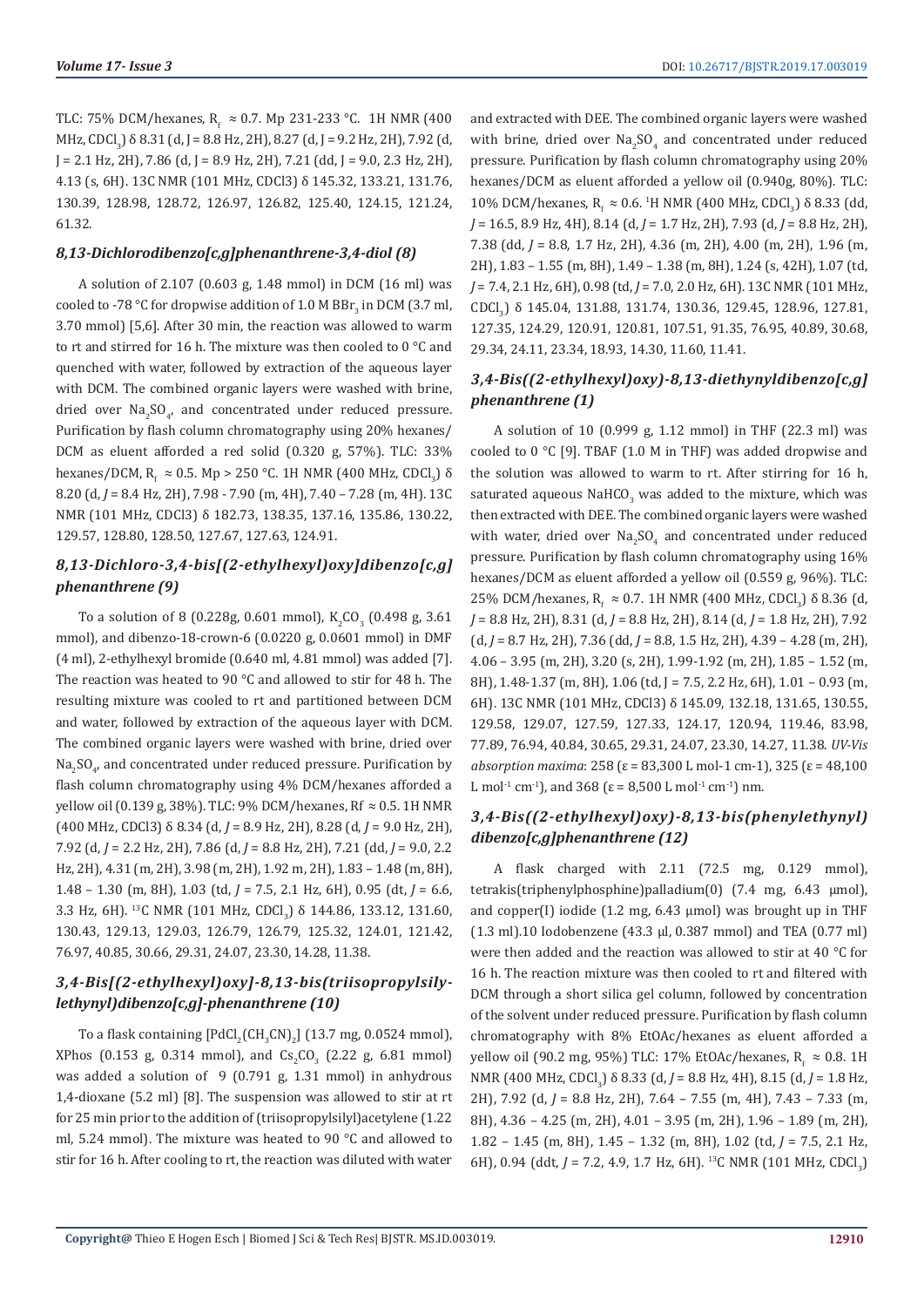δ 145.06, 131.83, 131.81, 131.34, 130.29, 129.45, 129.12, 128.53, 128.44, 127.39, 124.27, 123.46, 120.87, 120.64, 90.26, 89.83, 76.96, 40.85, 30.66, 29.31, 24.08, 23.31, 14.28, 11.39.

UV-Vis absorption maxima: 283 ( $\varepsilon$  = 50,900 L mol-1 cm-1), 332 ( $\varepsilon$  = 49,900 L mol<sup>-1</sup> cm<sup>-1</sup>), and 372 ( $\varepsilon$  = 17,700 L mol<sup>-1</sup> cm<sup>-1</sup>) nm. Polymerization. A mixture of 2.11 (58.9) mg, 0.101 mmol), p-diiodobenzene (33.7 mg, 0.101 mmol), tetrakis(triphenylphosphine)palladium(0) (5.8 mg, 5.05 μmol), and copper(I) iodide (1.0 mg, 5.05 μmol) were dissolved in THF (10 ml) and TEA (6 ml).10 The solution was heated to 40 °C and allowed to stir for 48 h. Phenylacetylene (11 μl, 0.101 mmol) was then added and the solution continued to stir for 1 h. The reaction was then cooled to rt and filtered through a short silica plug. The solvent was removed under reduced pressure and the resulting polymer was precipitated in MeOH. The precipitated polymer was dried under high vacuum for 48 h at 60 °C, resulting in 50.0 mg (75%) of an orange solid. Mn =  $4,411$  g/mol, Mw =  $6,531$  g/mol, PDI = 1.48. UV-Vis absorption maxima: 286 (ε = 57,100 L mol<sup>-1</sup> cm<sup>-1</sup>), 348 ( $\varepsilon$  = 85,100 L mol<sup>-1</sup> cm<sup>-1</sup>), and 382 ( $\varepsilon$  = 43,300 L mol<sup>-1</sup> cm<sup>-1</sup>) nm.

## *Characterization*

SEC was performed on a Shimadzu HPLC system consisting of: a Shimadzu LC-20AT HPLC pump, a Rheodyne 7725i injector, Phenogel 5u 50 x 7.8 mm Guard Column, Polymer Laboratories PLgel 5 μm MIXED-C column x 2, and a Shimadzu RID 10-A detector, at ambient temperature, using THF (HPLC grade) as the elution solvent with a flow rate of 1 ml/min. Polystyrene standards were used for calibration (Figure 1). The absorbance spectra were recorded on an Agilent UV-Visible Spectrophotometer using a 1 cm trajectory and a blank cell  $(\text{CHCl}_3)$  for each sample. Monomer 2.1  $(4.4 \text{ mg})$  was dissolved in 5 ml of CHCl<sub>3</sub> to make a stock solution  $(3.69x10<sup>-4</sup> M)$ , which was then diluted to achieve an appropriate concentration for measurement (1.42x10-5 M). Model monomer  $2.14$  (1.6 mg) was dissolved in 4 ml of CHCl<sub>3</sub> to make a stock solution (5.45x10-4 M), which was then diluted to achieve an appropriate concentration for measurement (4.95x10<sup>-5</sup> M). Polymer 2.15

(0.4 mg) was dissolved in 4 ml of  $CHCI<sub>3</sub>$  to make a stock solution  $(2.01x10^{-5}$  M), which was then diluted to achieve an appropriate concentration for measurement (1.82x10<sup>-6</sup> M).



#### **Results and Discussion**

The synthesis of target structure 1 begins with the assembly of a Z,Z-stilbene (Scheme 2 & Scheme 3), which is, in turn, the precursor for the C-H arylation reaction (Scheme 5). The required triphenylphosphine salt 3 was synthesized (Scheme 3) by reaction of commercially available 2 with triphenylphosphine in near quantitative yield [25,26]. Dialdehyde 5 was prepared according to previous reports, via double directed ortho-lithiation of veratrole (4) [27]. The relatively low yield of this reaction could be due to the reduced solubility of the aryllithium intermediate or, possibly, secondary reactions, thus compromising the second lithiation [28]. Varying the conditions have not improved this low yield (Scheme 4). With both aldehyde 5 and triphenylphosphine salt 3 in hand, the two were combined under basic conditions to generate stilbene 6 (Scheme 2) in a ratio of 6:1 Z,Z:Z,E [16]. The subsequent conversion of 6 into 7, via a Pd(0)-catalyzed double C-H arylation reaction was accomplished in 63% yield (Scheme 5). Because helicene 7 has limited solubility in many solvents, this intermediate was transformed into 9, having two 2-ethylhexyl groups [29].



**Scheme 2:** Preparation of the Z,Z-stilbene, 6.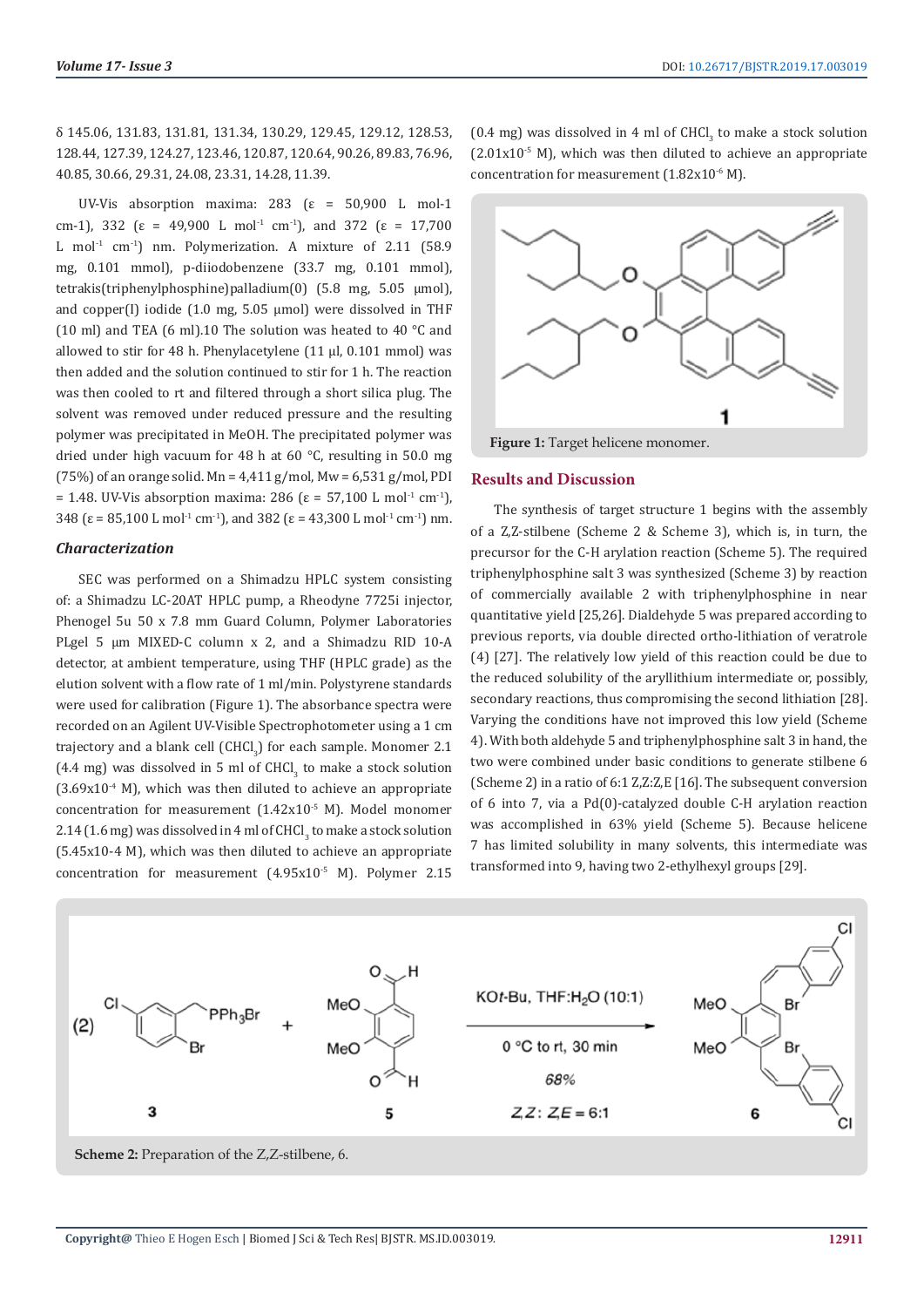

#### **Scheme 4:** Preparation of the dialdehyde.



**Scheme 5:** Palladium-mediated double C-H arylation reaction.

This was carried out by cleavage of the methoxy ether functionality using boron tribromide [30,31]. The resulting diol (8) was subsequently alkylated with 2-ethylhexyl bromide (Scheme 6). This reaction proceeded slowly, but with the inclusion of dibenzo-18-crown-6 as a catalyst, a moderate yield (38%) of the alkylated product (9) was obtained as a viscous oil [32]. Compound 9 was significantly more soluble in common organic solvents in comparison with its precursor, 7. As pointed out above, the ability to vary the type of alkoxy group allows for a degree of leverage with respect to physical properties [8,22]. The last

step in completing the helicene monomer 1 was the substitution of the two chlorinegs of 9 with alkyne groups that should allow copolymerization using Sonogashira conditions. Using the method reported by Buchwald [19], a Pd(II)-catalyzed substitution gave 10 having two TIPS-protected acetylene groups (Scheme 7). In this case, doubling the ratio of ligand to metal (6:1 rather than 3:1) was necessary for optimal yields. A tetrabutylammonium fluoridemediated deprotection of the TIPS groups gave monomer 1 in near quantitative yield [33].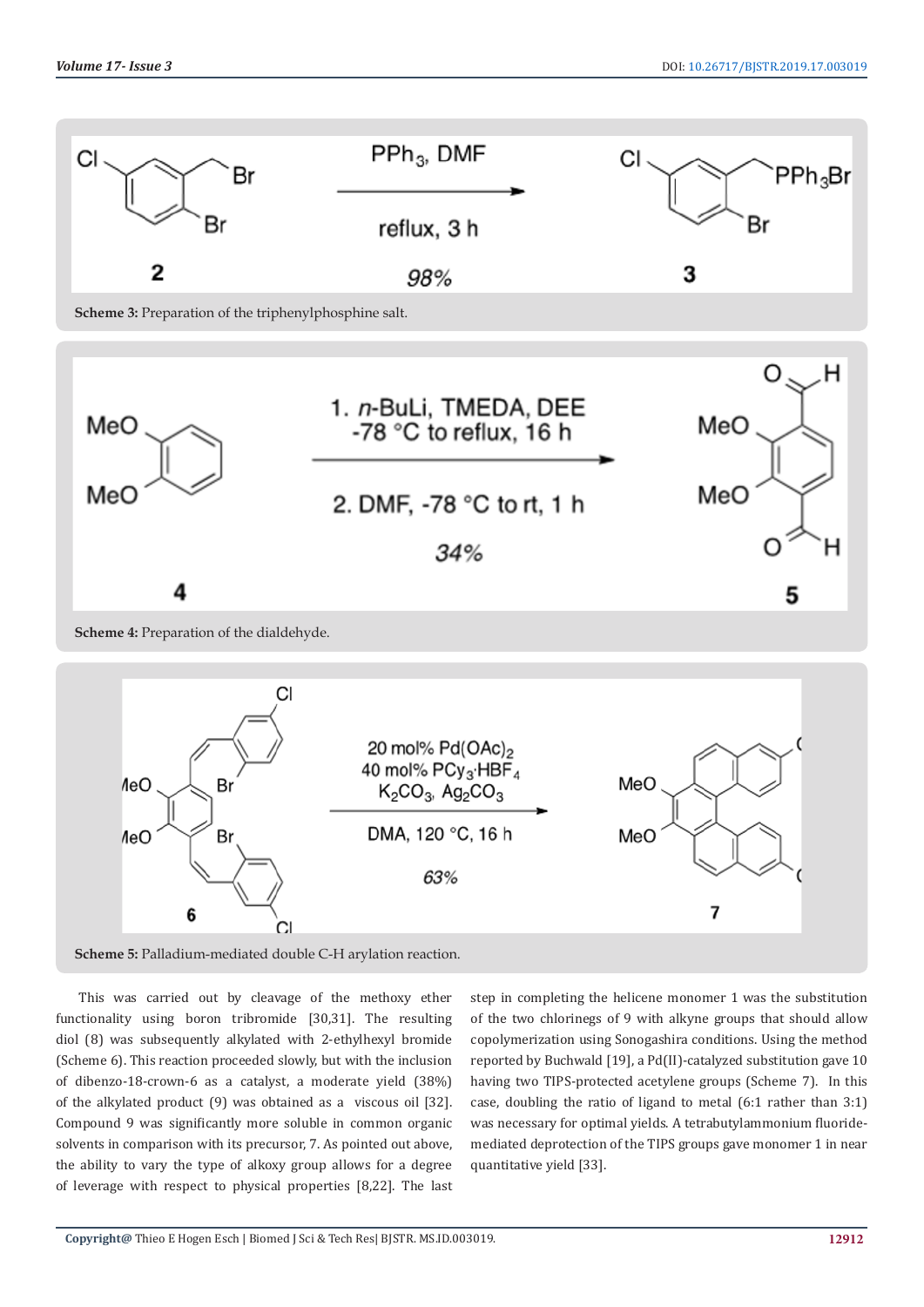

**Scheme 6:** Deprotection of the methoxy groups, followed by alkylation (R = 2-ethylhexyl).



**Scheme 7:** Coupling of the TIPS-protected alkyne groups, followed by deprotection of the TIPS groups (R = 2-ethylhexyl).

Monomer 1 was subjected to a Pd(0)-catalyzed Sonogashira reaction with p-diiodobenzene in the presence of catalytic amounts of  $Pd(PPh_3)_4$ Cl and CuI in THF and TEA to afford polymer 11 in 80% yield [17]. This polymer was soluble in common organic solvents, including THF, DCM, and CHCl<sub>3</sub> (Scheme 8). The numberaverage molecular weight  $(M<sub>n</sub>)$  was determined to be 4,411 g/mol (PDI = 1.48) by SEC, using polystyrene standards in THF [34,35]. In addition, a model analogue 12 was synthesized by end-capping of 1 using similar reaction conditions,16 allowing comparisons

with polymer 11 (Scheme 9). As shown in Figure 2, the absorption maxima at 286, 348, and 382 nm of polymer 11 are red-shifted compared with model monomer 12 having maxima at 283, 332, and 372 nm, with red shifts of 3, 16, and 12 nm, respectively. These spectral differences are consistent with the extended partial π conjugation [36]. This is significant, because extended conjugation is a desired characteristic in the design of many NLO and other organic materials [37,38].



**Scheme 8:** Polymerization between the helicene monomer and p-diiodobenzene (R = 2-ethylhexyl).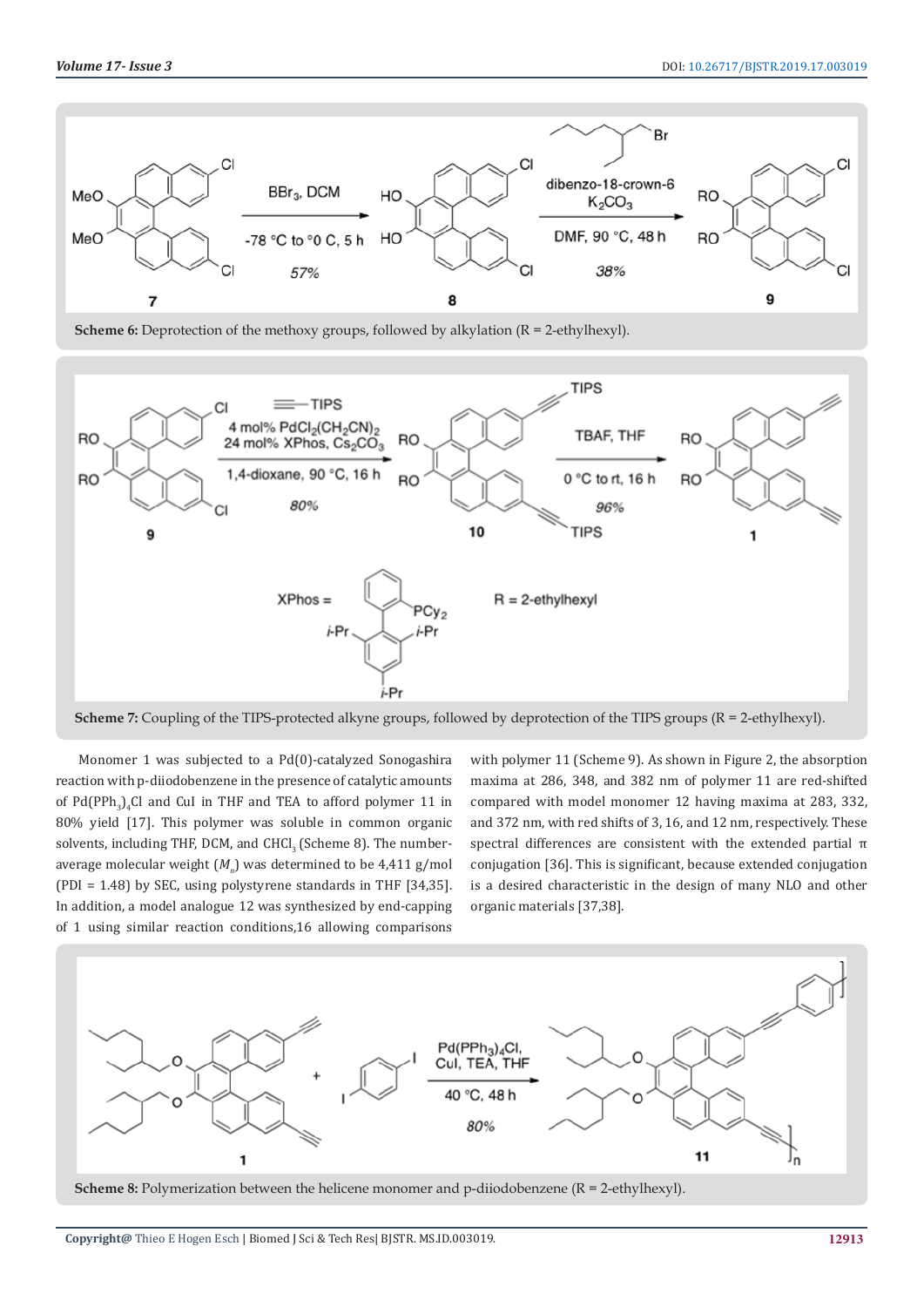

**Scheme 9:** Synthesis of analogue 12 (R = 2-ethylhexyl).



**Figure 2:** Normalized absorption spectra of polymer 11 (348 nm, ε = 85,100 L mol-1 cm-1) and model monomer 12 (332 nm, ε = 49,900 L mol-1 cm-1) in CHCl3 at 25 °C.

# **Conclusion**

A 3,12-diethyenyl [5]helicene with electron-donating ether groups was prepared and copolymerized with an aryl connector to produce a polymer with extended conjugation. This is the first example of a polymerization of a helicene with modifiable electron-donating functionality. This variability opens up helicenes as potential tunable components in organic electronic materials. Efforts in our laboratory toward more conformationally stable helicene monomers are currently underway.

# **Acknowledgment**

JO acknowledges support for this work by severasl Moulton fellowships by the Loker Hydrocarbon Research institute.

## **References**

- 1. Balaban, Polycycl AT (2003) Aromat Compd 23: 277.
- 2. [Newman MS, Lednicer DJ \(1956\) The Synthesis and Resolution of](https://pubs.acs.org/doi/abs/10.1021/ja01599a060)  Hexahelicene1 [. Am Chem Soc 78\(18\): 4765.](https://pubs.acs.org/doi/abs/10.1021/ja01599a060)
- 3. [Gingras M, Félix G, Peresutti R \(2013\) One hundred years of helicene](https://www.ncbi.nlm.nih.gov/pubmed/23151610) [chemistry. Part 2: stereoselective syntheses and chiral separations of](https://www.ncbi.nlm.nih.gov/pubmed/23151610) [carbohelicenes. Chem Soc Rev 42\(3\): 1007-1050.](https://www.ncbi.nlm.nih.gov/pubmed/23151610)
- 4. [Yang Y, Da Costa RC, Fuchter MJ, Campbell AJ \(2013\) Circularly polarized](https://www.nature.com/articles/nphoton.2013.176) [light detection by a chiral organic semiconductor transistor. Nat](https://www.nature.com/articles/nphoton.2013.176) [Photonics 7\(8\): 634-638.](https://www.nature.com/articles/nphoton.2013.176)
- 5. Hatakeyama T, Hashimoto S, Oba T, Nakamura MJ (2012) Am Chem Soc 134: 19600.
- 6. Sahasithiwat S, Mophuang T, Menbangpung L, Kamtonwong S, Sooksimuang T (2010) Synthetic Metals 160: 1148.
- 7. Shi L, Liu Z, Dong G, Duan L, Qiu Y, et al. (2012) Chemistry 18: 8092.
- 8. [Verbiest T, Elshocht SV, Kauranen M, Hellemans L, Snauwaert J](https://www.ncbi.nlm.nih.gov/pubmed/9794754) [\(1998\) Strong enhancement of nonlinear optical properties through](https://www.ncbi.nlm.nih.gov/pubmed/9794754) [supramolecular chirality. Science 282\(5390\): 913-915.](https://www.ncbi.nlm.nih.gov/pubmed/9794754)
- 9. [Martin RH, Baes M \(1975\) Helicenes: Photosyntheses of \[11\], \[12\] and](https://www.sciencedirect.com/science/article/pii/0040402075802080) [\[14\]helicene. Tetrahedron 31\(17\): 2135-2137.](https://www.sciencedirect.com/science/article/pii/0040402075802080)
- 10. [Mori K, Murase T, Fujita M \(2015\) One-step synthesis of \[16\]helicene.](https://www.ncbi.nlm.nih.gov/pubmed/25907312) [Angew Chem Int Ed 54\(23\): 6847-6851.](https://www.ncbi.nlm.nih.gov/pubmed/25907312)
- 11. Dai Y, Katz TJ, Nichols DA (1996) Angewandte Chemie International Edition 35: 2109.